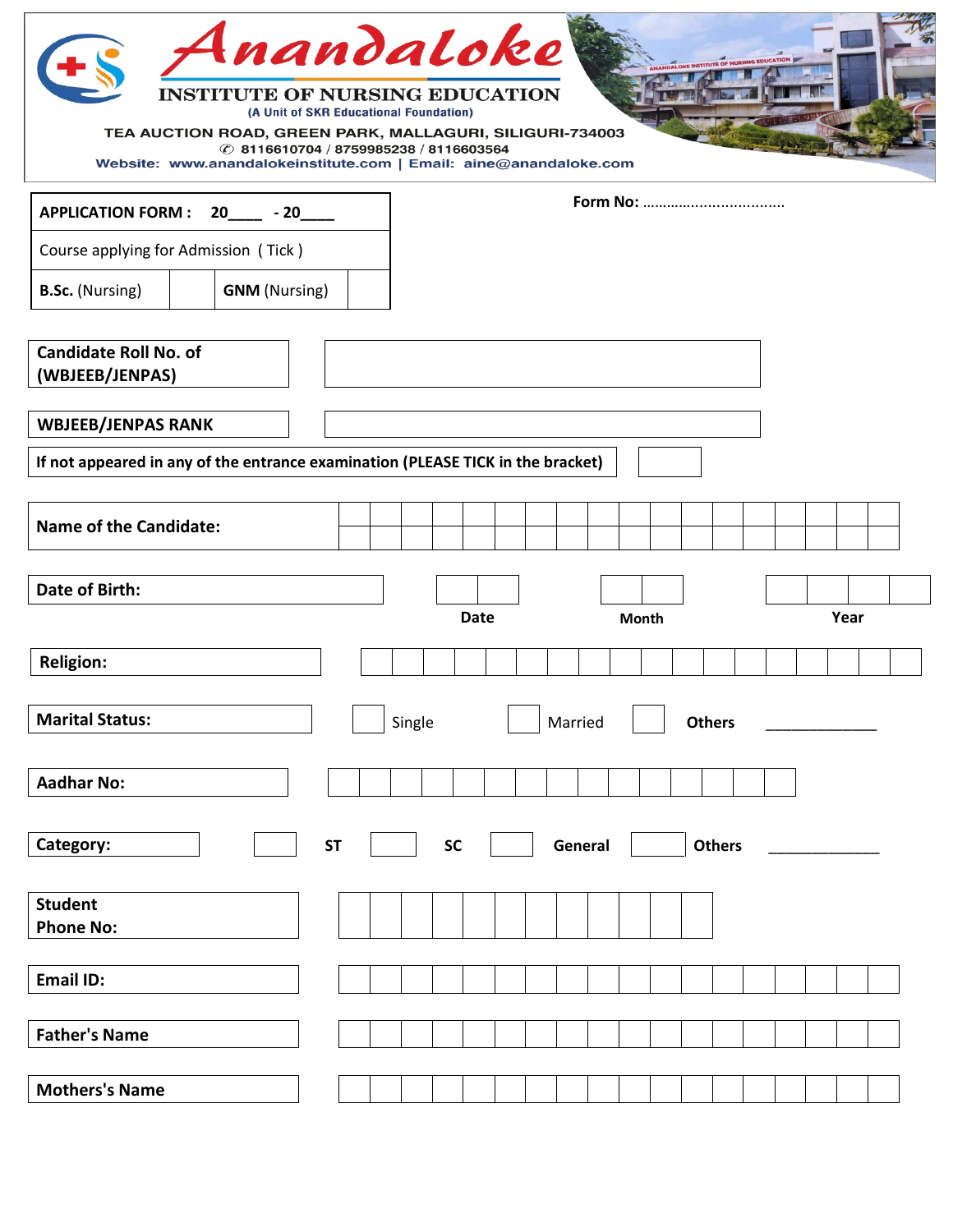| <b>Permanent Address:</b>          |                   |        |
|------------------------------------|-------------------|--------|
|                                    |                   |        |
|                                    |                   |        |
|                                    |                   |        |
|                                    |                   |        |
|                                    | <b>Pin Code:</b>  | State: |
|                                    |                   |        |
|                                    | <b>Phone No.:</b> |        |
|                                    |                   |        |
| <b>Address for Correspondence:</b> |                   |        |
|                                    |                   |        |
|                                    |                   |        |
|                                    |                   |        |
|                                    | <b>Pin Code:</b>  |        |
|                                    |                   | State: |
|                                    |                   |        |
|                                    | <b>Phone No.:</b> |        |
| <b>Fathers'</b>                    |                   |        |
| Mobile No.                         |                   |        |
|                                    |                   |        |
| Guardian/Husband                   |                   |        |
| Mobile No.                         |                   |        |
|                                    |                   |        |
|                                    |                   |        |
| <b>Guardian/Husband Name (If</b>   |                   |        |
| <b>Married mention your</b>        |                   |        |
| husband name)                      |                   |        |
|                                    |                   |        |
| <b>Name of Local Guardian</b>      |                   |        |
|                                    |                   |        |
| <b>Relationship with candidate</b> |                   |        |
|                                    |                   |        |
| <b>Blood Group</b>                 |                   |        |
|                                    |                   |        |

**Local Guardian Address with Contact No.**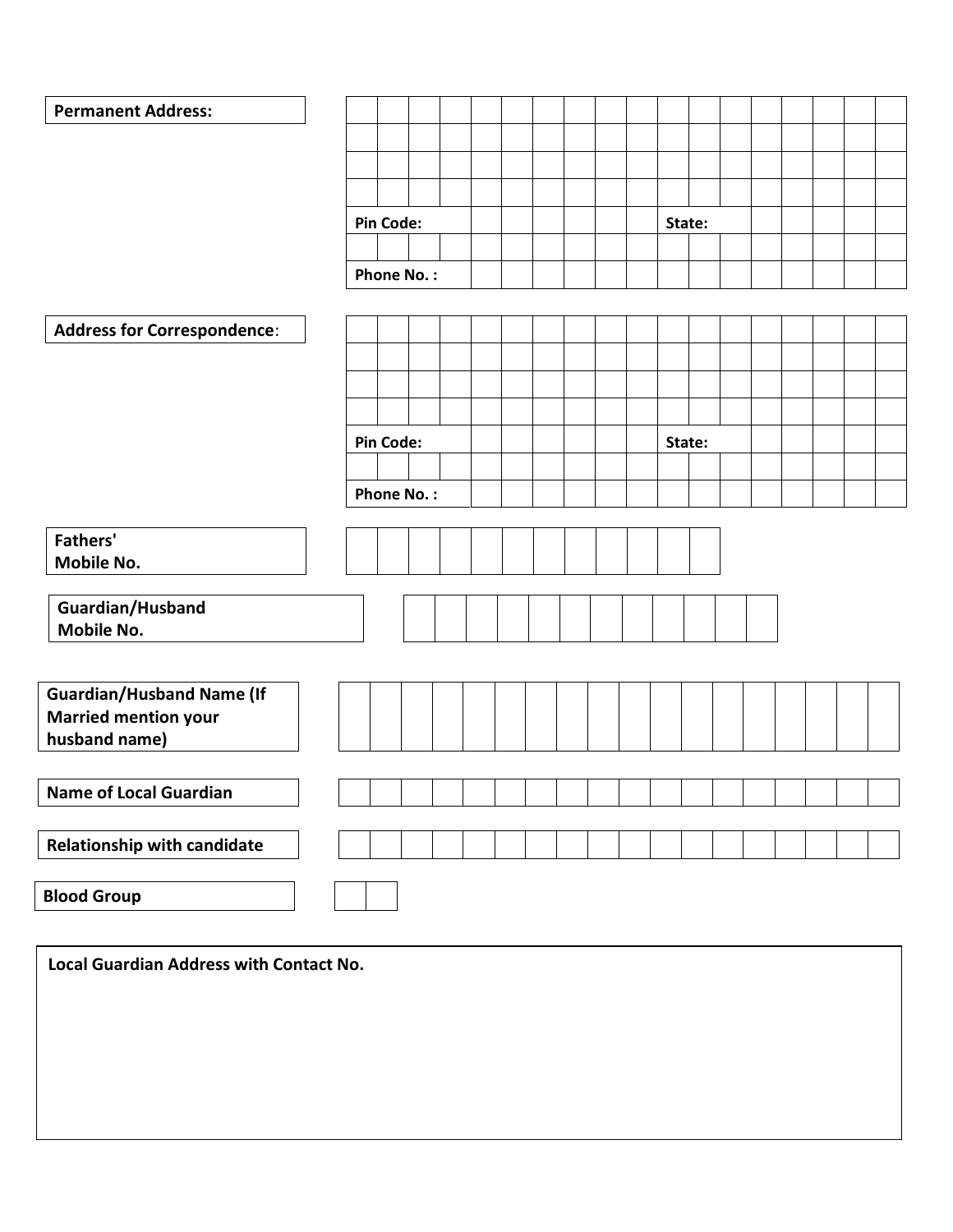## **Academic Qualification:**

| Name & Address of<br>school | Name of the<br><b>Board / Council</b> | Roll no in<br>admit card | Registration<br>Year of<br><b>Passing</b><br>No. |  | <b>Total</b><br><b>Marks</b><br><b>Obtained</b> | <b>Total Marks</b><br><b>Obtained in</b><br><b>Compulsory</b><br>subjects | Percentage<br>in<br><b>Compulsory</b><br>subjects |
|-----------------------------|---------------------------------------|--------------------------|--------------------------------------------------|--|-------------------------------------------------|---------------------------------------------------------------------------|---------------------------------------------------|
|                             |                                       |                          |                                                  |  |                                                 |                                                                           |                                                   |
|                             |                                       |                          |                                                  |  |                                                 |                                                                           |                                                   |
|                             |                                       |                          |                                                  |  |                                                 |                                                                           |                                                   |
|                             |                                       |                          |                                                  |  |                                                 |                                                                           |                                                   |
|                             |                                       |                          |                                                  |  |                                                 |                                                                           |                                                   |
|                             |                                       |                          |                                                  |  |                                                 |                                                                           |                                                   |
|                             |                                       |                          |                                                  |  |                                                 |                                                                           |                                                   |
|                             |                                       |                          |                                                  |  |                                                 |                                                                           |                                                   |
|                             |                                       |                          |                                                  |  |                                                 |                                                                           |                                                   |

| Medium:- | <b>English</b> | Hindi |
|----------|----------------|-------|
|          |                |       |



**Others (Specify)…………………………………….**

## **Documents Required Xerox (Self Attested):**

- o 2 copies of Mark sheet & Pass Certificate of Madhyamik (Class X).
- o 2 copies of Mark sheet & Pass Certificate of Higher secondary (Class XII).
- o 2 copies of Madhyamik (Class X) Admit Card.
- o 2 copies of School Leaving/Migration Certificate with original copy to be submitted
- o 2 copies of Residential Certificate of West Bengal Issued by Gram Panchayat/M.L.A/S.D.O/B.D.O with original copy to be submitted
- o 2 copies of attested ST/ SC/ General/ Other Category Certificate.
- o 4 Copies of Passport size color photo.
- o 2 copies of attested Aadhar Card.
- o Medical Fitness Certificate with Blood Group.
- o 2 copies of attested Father Aadhar Card
- o 2 copies of attested Mother Aadhar Card
- o 2 Copies of Father Passport size color photo.
- o 2 Copies of Mother Passport size color photo.
- o 2 Guardian/ Husband Passport size color photo.